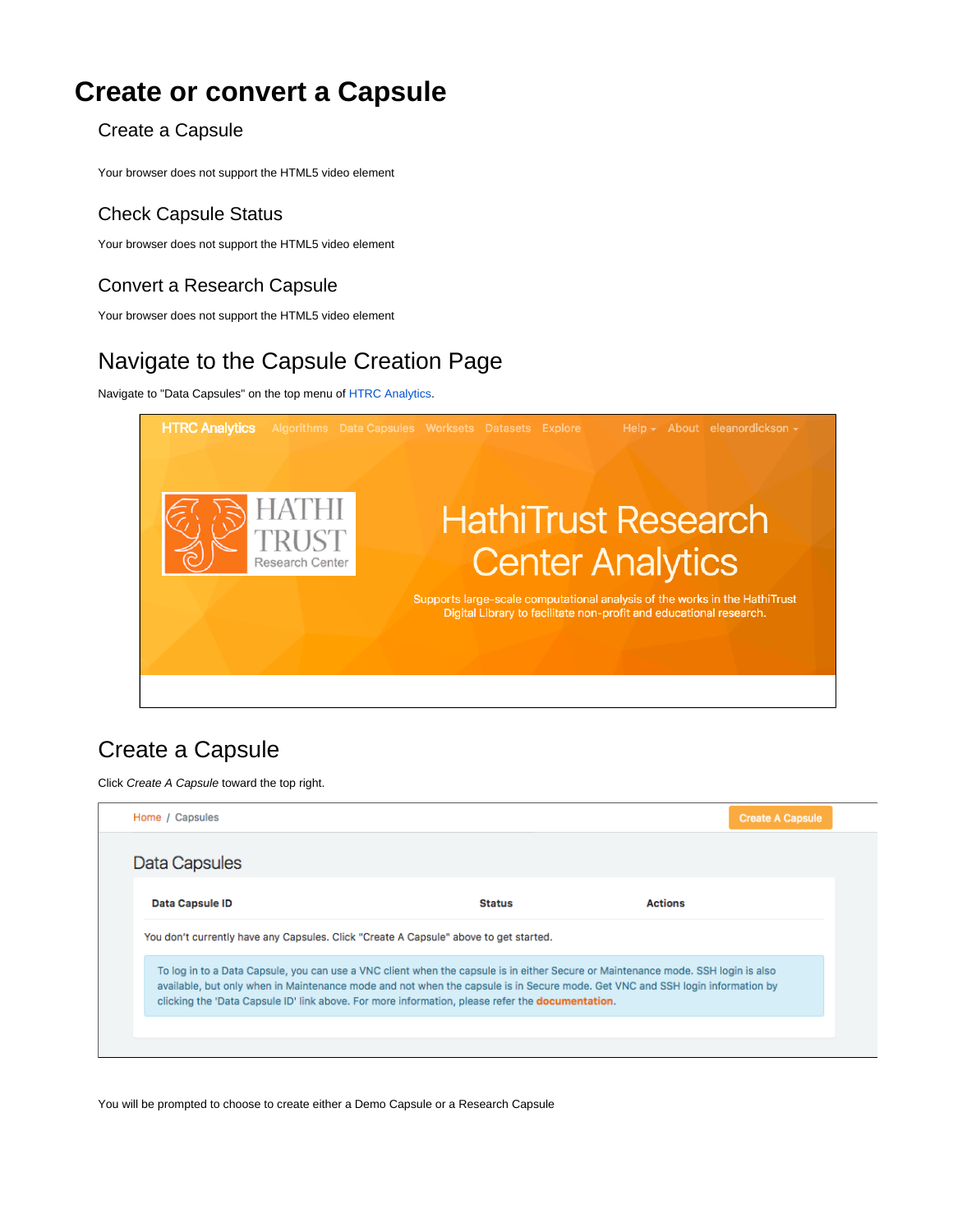

#### **Create Demo Capsule**

Note:

- Demo Capsules are not configureable and can access public domain content only.
- You cannot request to export derived data from a Demo Capsule.

Hit the Create Capsule button. The capsule creation procedure usually takes about 1 minute to complete. Refresh your screen to see if it has finished.

| <b>Data Capsule Image:</b> | ubuntu-16-04   |
|----------------------------|----------------|
| <b>VCPUs:</b>              | $\overline{2}$ |
| Memory (GB):               | 4096           |
| <b>Create Capsule</b>      |                |

You will be prompted to agree to the [HTRC Data Capsules Terms of Use.](https://www.hathitrust.org/htrc_dc_tou) Please review this document as it outlines policy for acceptable in-Capsule behavior.

| HathiTrust Research Center Data Capsule Terms of Use                                                                                                                                                                                                                                                                                               |  |
|----------------------------------------------------------------------------------------------------------------------------------------------------------------------------------------------------------------------------------------------------------------------------------------------------------------------------------------------------|--|
| This Terms of Use represents agreement between the HathiTrust Research Center (HTRC), which<br>leverages the scope and scale of the HathiTrust Digital Library to provision avenues for non-<br>consumptive research, and an individual (hereafter referred to as "User") of the HTRC Data<br>Capsule service.                                     |  |
| The Data Capsule service grants User access to a dedicated, secure compute desktop<br>environment (called a "Capsule"). The Capsule, which exists within the HTRC environment (located<br>in the United States), is the vehicle through which User carries out computational activities that<br>adhere to the Non-Consumptive Use Research Policy. |  |
| Under this terms of service, User agrees to the following:                                                                                                                                                                                                                                                                                         |  |
| 1. Read and comply with the Non-Consumptive Use Research Policy.<br>2. Use their Capsule for non-consumptive research purposes only as defined in Section 1 of the<br>policy.                                                                                                                                                                      |  |
| 3. Prior to first use, User selects and submits a form to HTRC indicating their intended use and<br>expected forms of outputs.                                                                                                                                                                                                                     |  |
| 4. By using the HTRC Data Capsule service, User acknowledges that information about their<br>activities while working within their Capsule may be reviewed in a manner consistent with the<br>HathiTrust privacy policy.                                                                                                                           |  |
| 5. HTRC employs manual or automated means to review data outputs from a Capsule prior to<br>their release. In interpretations of "substantial portion" or any other possible difference of                                                                                                                                                         |  |

I Agree

#### **Create Research Capsule**

Note:

Demo Capsules are configureable and by default can access public domain content only.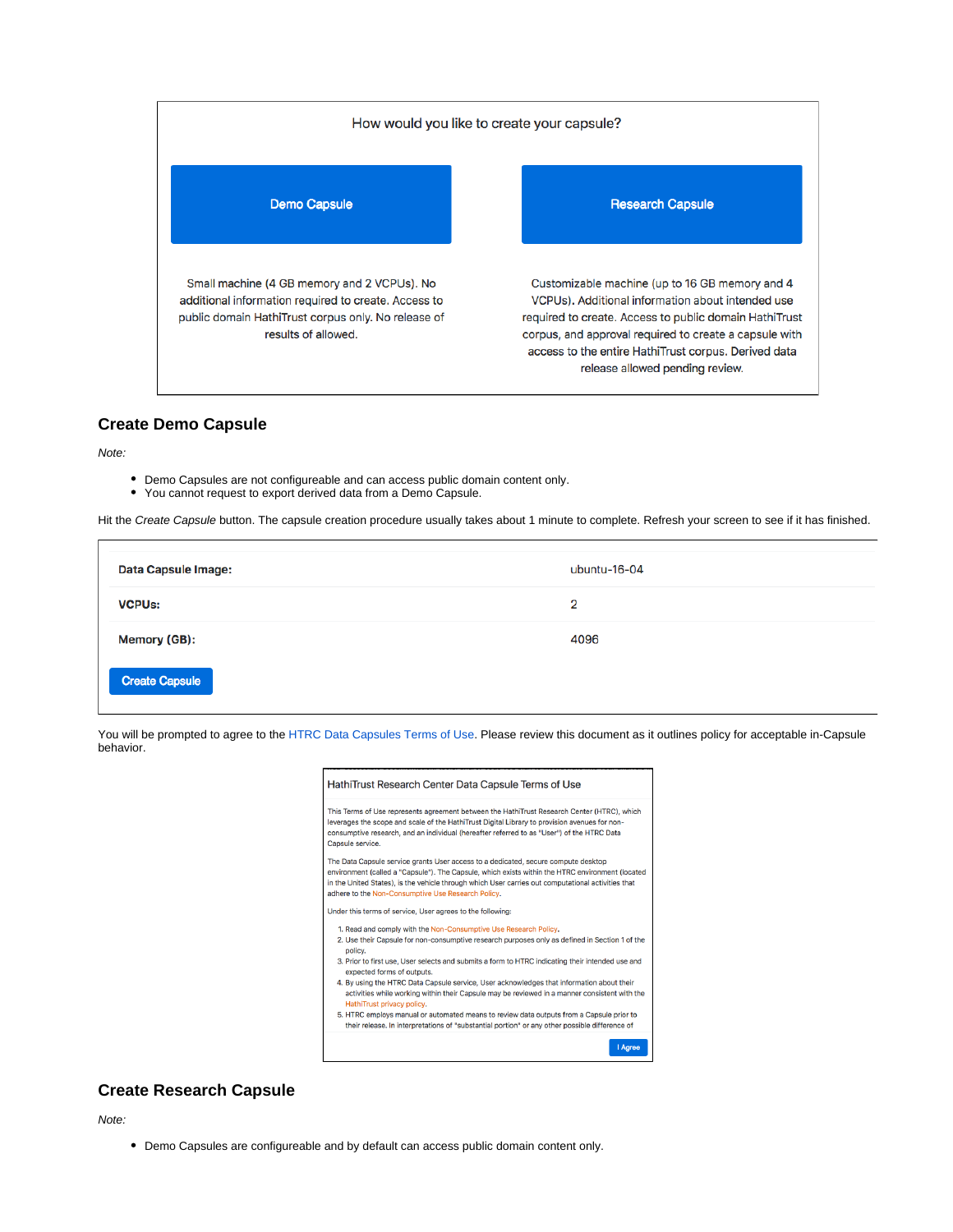- You request to export derived data from a Research Capsule.
- Additional information is required to create your Capsule.  $\bullet$
- During creation or after it's created, researchers from [HathiTrust member institutions c](https://www.hathitrust.org/community)an request for their Research Capsule to be converted  $\bullet$ to one with computational access to the full HathiTrust corpus, including in-copyright content.

Fill out the form with the title of your research project, and choose the specs for your Capsule.

There are 2 images you can choose from, one that includes sample public domain volumes from HathiTrust for you to test with, and one that does not.

Capsule size can range from 2-4 VCPUs and from 4-16 GB of memory. The VCPUs and memory allocation you choose will affect the processing speed of your Capsule.

| <b>Title (Required)</b>                                                                                      |   |
|--------------------------------------------------------------------------------------------------------------|---|
| Title of your research project                                                                               |   |
| Limit 150 characters                                                                                         |   |
| Data Capsule Image                                                                                           |   |
| ubuntu-16-04                                                                                                 | ÷ |
| <b>VCPUs</b>                                                                                                 |   |
| $\overline{2}$                                                                                               | ÷ |
| Virtual Central Processing Unit. The number of VCPUs allocated to your capsule affects its processing speed. |   |
| Memory (GB)                                                                                                  |   |
| 4                                                                                                            | ÷ |
| The memory allocated to your capsule affects its processing speed.                                           |   |

Add the description for your research project. These answers will be used to aid in reviewing requests to export results from your Capsule. The more information you can provide, the more easily we can assess your results for adherence to the HTRC's [Non-consumptive Use Research Policy.](https://www.hathitrust.org/htrc_ncup)

Affiliates of [HathiTrust member institutions](https://www.hathitrust.org/community) can check the box to request a Capsule with access to the full HathiTrust corpus.

| <b>Description</b>    |                                                                                                                                                                                        |
|-----------------------|----------------------------------------------------------------------------------------------------------------------------------------------------------------------------------------|
| (Required)            | What is the nature of your research project, including your research questions and primary methodology?                                                                                |
| Limit 1000 characters |                                                                                                                                                                                        |
|                       | What outside data (non-HathiTrust) do you plan to incorporate into your analysis in the capsule?                                                                                       |
| Limit 500 characters  |                                                                                                                                                                                        |
|                       | Please provide links to web-accessible documentation, tools, and/or code you plan to incorporate into your analysis<br>in order to facilitate the review of your data export requests. |
|                       |                                                                                                                                                                                        |
| institutions.)        | Request Capsule with computational access to the full HathiTrust Corpus. (For members of HathiTrust partner                                                                            |

Checking that box will prompt you to fill out additional information about your project. Note: Creation requests from users who check this box will be routed for human review. Your request will be reviewed to verify that you are affiliated with a [HathiTrust member institutions](https://www.hathitrust.org/community) and that your request demonstrates serious research intentions in compliance with the HTRC's [Non-consumptive Use Research Policy](https://www.hathitrust.org/htrc_ncup) and [HTRC Data Capsules Terms of](https://www.hathitrust.org/htrc_dc_tou)  [Use](https://www.hathitrust.org/htrc_dc_tou).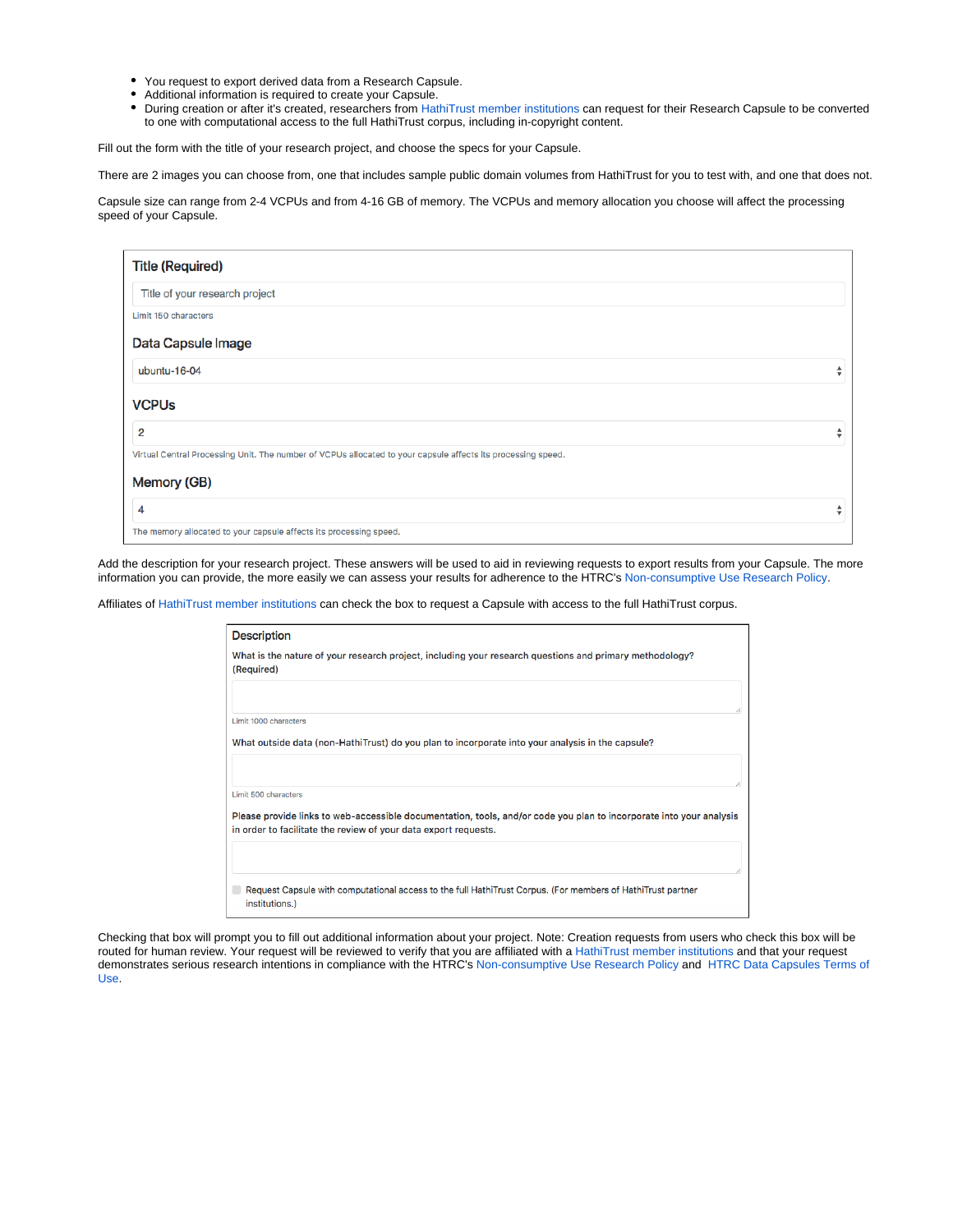Request Capsule with computational access to the full HathiTrust Corpus. (For members of HathiTrust partner institutions.)

Why does your project require access to the full HathiTrust corpus in the capsule environment? (Required)

Limit 1000 characters

Include more information about your anticipated results to further assist in the human review of your data export requests.

| <b>Results release</b>                                                                                                                                                                                                         |  |
|--------------------------------------------------------------------------------------------------------------------------------------------------------------------------------------------------------------------------------|--|
| What derived data files do you anticipate requesting to export from your capsule? Please describe the file format and data structure.<br>(Required)                                                                            |  |
|                                                                                                                                                                                                                                |  |
| Limit 1000 characters                                                                                                                                                                                                          |  |
| Describe all the ways that you intend to use the results of the research conducted in your capsule, including plans for public dissemination<br>of any derived data you are permitted to release from your capsule. (Required) |  |
|                                                                                                                                                                                                                                |  |
| Limit 1000 characters                                                                                                                                                                                                          |  |
| If you like, you can choose to allow HTRC to communicate anonymized information about your research project. You must also agree that you will not<br>share your log-in information for HTRC Analytics with anyone.            |  |
| I consent to have anonymized information regarding my project description shared publicly for reporting and documentation purposes.                                                                                            |  |
| I will not share my login information with others. (If you have a collaborator or research partners, please contact htrc-help@hathitrust.org for                                                                               |  |

**Create Capsule** 

assistance)

You will be prompted to agree to the [HTRC Data Capsules Terms of Use.](https://www.hathitrust.org/htrc_dc_tou) Please review this document as it outlines policy for acceptable in-Capsule behavior. You will be reminded of these terms regularly while using your Capsule.

| This Terms of Use represents agreement between the HathiTrust Research Center (HTRC), which<br>leverages the scope and scale of the HathiTrust Digital Library to provision avenues for non-<br>consumptive research, and an individual (hereafter referred to as "User") of the HTRC Data<br>Capsule service.                                     |
|----------------------------------------------------------------------------------------------------------------------------------------------------------------------------------------------------------------------------------------------------------------------------------------------------------------------------------------------------|
| The Data Capsule service grants User access to a dedicated, secure compute desktop<br>environment (called a "Capsule"). The Capsule, which exists within the HTRC environment (located<br>in the United States), is the vehicle through which User carries out computational activities that<br>adhere to the Non-Consumptive Use Research Policy. |
| Under this terms of service, User agrees to the following:                                                                                                                                                                                                                                                                                         |
| 1. Read and comply with the Non-Consumptive Use Research Policy.<br>2. Use their Capsule for non-consumptive research purposes only as defined in Section 1 of the<br>policy.                                                                                                                                                                      |
| 3. Prior to first use, User selects and submits a form to HTRC indicating their intended use and<br>expected forms of outputs.                                                                                                                                                                                                                     |
| 4. By using the HTRC Data Capsule service, User acknowledges that information about their<br>activities while working within their Capsule may be reviewed in a manner consistent with the<br>HathiTrust privacy policy.                                                                                                                           |
| 5. HTRC employs manual or automated means to review data outputs from a Capsule prior to<br>their release. In interpretations of "substantial portion" or any other possible difference of                                                                                                                                                         |

## Check Capsule Status

After creating a capsule, you will be taken back to the Capsules page. By default the capsule you just created is not running.